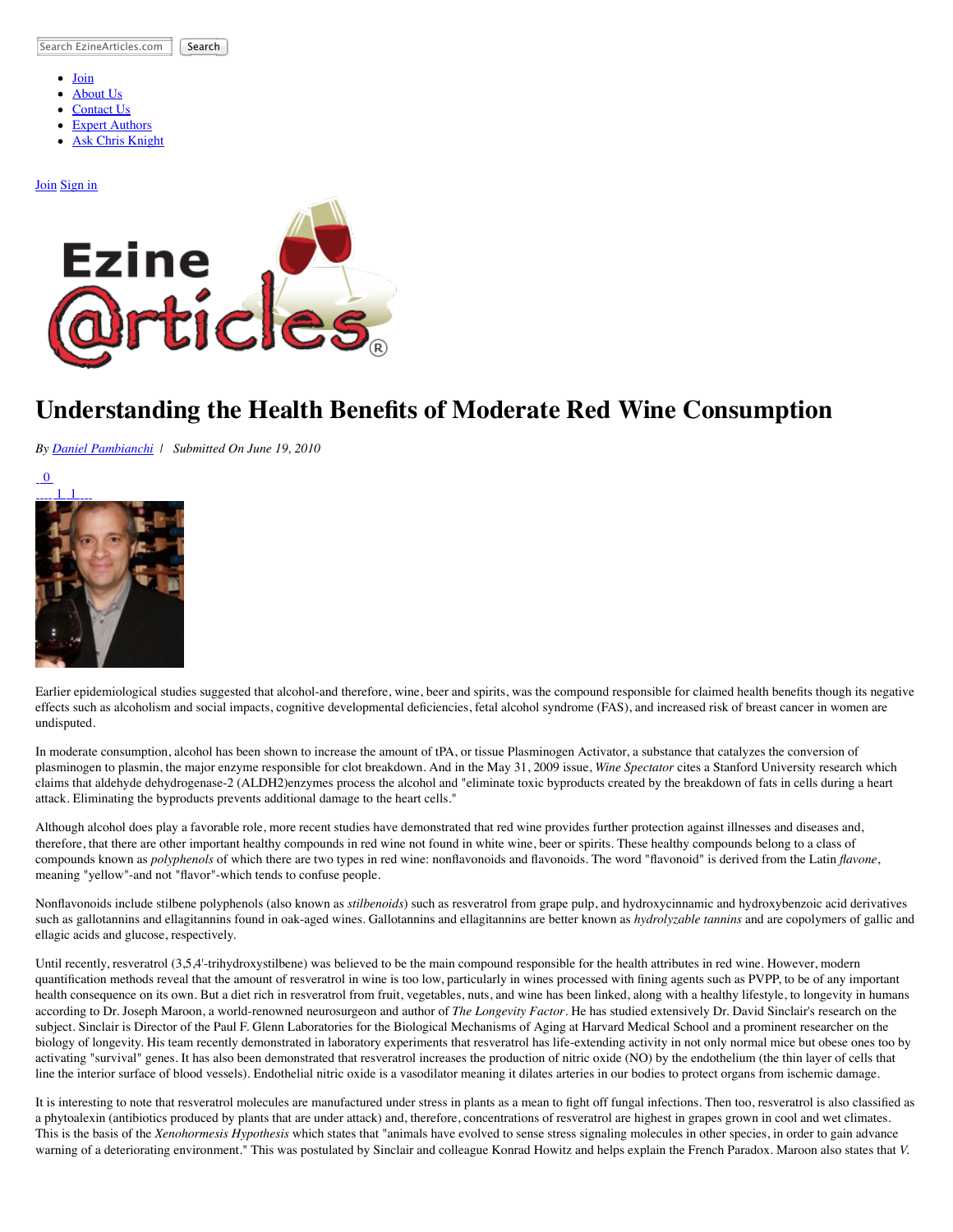*rotundifolia* Muscadine grapes are uniquely beneficial because these possess an extra chromosome (compared to *V. vinifera* cultivars) that produces the phytochemical ellagic acid, and is then transformed into ellagitannins which are believed to provide anticancer and other health benefits.

Flavonoids are a group of compounds mainly found in grape skins, stems and seeds. Flavanols (also known as *flavan-3-ols*) such as catechin and epicatechin are flavonoids found abundantly in grape seeds (as well as other "health foods" such as green tea and dark chocolate) and are responsible for imparting that familiar astringency sensation from tannic wines. There are also anthocyanins such as delphinidin and malvidin which are responsible for the red color found in grape skins and subsequently imparted to red wine during maceration and fermentation. And there are flavonols such as quercetin which were found to be strong biological antioxidants providing a number of health benefits that are maximized in the presence of resveratrol which quercetin more readily absorbs.

Recent research, particularly that of Roger Corder, a professor of experimental therapeutics at the William Harvey Research Institute in London, England and author of *The Red Wine Diet*, now demonstrates that procyanidins are the active components.

Procyanidins, a subclass of flavanols is also known as *proanthocyanidins* or as *procyanidin oligomeric proanthocyanidins (OPC)* or as *condensed tannins* because they are formed from condensation of flavanols. They are found in great concentrations in grape seeds (which explains the recent grape seed oil rage) and consist of long chains of repeated units of other flavanols such as catechin and epicatechin. Young red wines are most rich in procyanidins and as wine ages, procyanidin molecules polymerize into longer, heavier and less soluble chains which then precipitate to the bottom of barrels, tanks or bottles. Logically it follows then, as Corder asserts, that the health benefits of red wine are maximized when drunk young. Moreover, different grapes contain different amounts of procyanidins and Corder's research singles out Tannat as the most procyanidin-rich red *vinifera* variety.

Tannat grapes are used to craft the wonderful wines of Madiran, an important appellation at the foothills of the Pyrénées Mountains in southwestern France and of Uruguay in southeastern South America. Tannat-based wines are remarkably deep-colored, concentrated, and highly tannic as its name would suggest when vinified using traditional winemaking techniques that emphasize phenolic extraction and little or no fining and filtration. Red wines made using carbonic maceration or vinified as rosés or using a short maceration period will only contain low levels of procyanidins. As we have seen earlier, polyphenols are not as soluble in grape juice and become more soluble in wine as the alcohol content increases during fermentation.

Procyanidin concentration in grapes also depends on the age of the vines as well as viticultural practices. Stressing vines, for example, by limiting water intake and harvesting at low yields can be beneficial in this respect and the older the vines, the better owing to the additional stress of age which tends to favor phenolic concentration. A long, slow growing season is always preferred, however, we cannot control Mother Nature.

So how do procyanidins work in our bodies to reduce risks of atherosclerosis, cancer, dementia, diabetes and other malaises and diseases? There are various biological mechanisms two of which we examine here: antioxidant by reducing oxidative stress, and hypolipemic (as the name suggests-hypolipemic refers to a substance or compound that lowers the concentration of fats in the blood).

Procyanidins are potent biological antioxidants (so is resveratrol) much like vitamins C and E. They are capable of fighting free radicals responsible for aging and diseases. Free radicals are atoms, molecules or ions with unpaired electrons which makes them highly reactive and which can attack and damage key components in living cells, proteins within cells as well as DNA and can disrupt their proper functioning to initiate a disease such as CHD or malignant cancer. In her booklet *Resveratrol*, Matilde Parente, MD aptly likened the oxidative damage caused by free radicals to rust.

Procyanidins also inhibit LDL (low-density lipoprotein) cholesterol better known as *bad cholesterol*, and raising the level of HDL (high-density lipoprotein) cholesterol or the *good cholesterol*. LDL cholesterol is responsible for coronary thrombosis, i.e., platelet formation in blood clotting leading to LDL cholesterol oxidation and then to atherosclerosis-the most common form of arteriosclerosis in which fatty deposits build up in arterial walls thereby restricting blood flow-and increasing the risk of myocardial infarction (heart attack). Saturated fats from red or processed meats and trans-fats are the major culprits of LDL cholesterol. Triglycerides, the main constituent of vegetable oil and animal fats are also implicated in atherosclerosis. HDL cholesterol contains more proteins and less fat and actually removes LDL cholesterol from blood and the lining of arteries and transports it to the liver for breakdown and excretion.

On the lighter side of things, NYDailyNews.com reports that women who drink two glasses of wine a day experience greater sexual satisfaction than non-drinkers or one-glass-a-day drinkers according to researchers from the University of Florence, Italy. We can safely extrapolate these results to men, without the need for any scientific studies. But gentlemen (and post-menopausal women), be forewarned-alcohol exacerbates snoring which your partner may find unromantic and be less inclined to invite you again for another sexual escapade. So go easy on the wine (and other alcohols particularly distilled spirits) and stick to moderate consumption.

Need any more good news to make wine a part of your daily diet?

Daniel Pambianchi is the author of "Wine Myths, Facts & Snobberies: 81 Questions and Answers on the Science and Enjoyment of Wine" published by Vehicule Press (2010).

Article Source: [http://EzineArticles.com/?expert=Daniel\\_Pambianchi](http://ezinearticles.com/?expert=Daniel_Pambianchi)